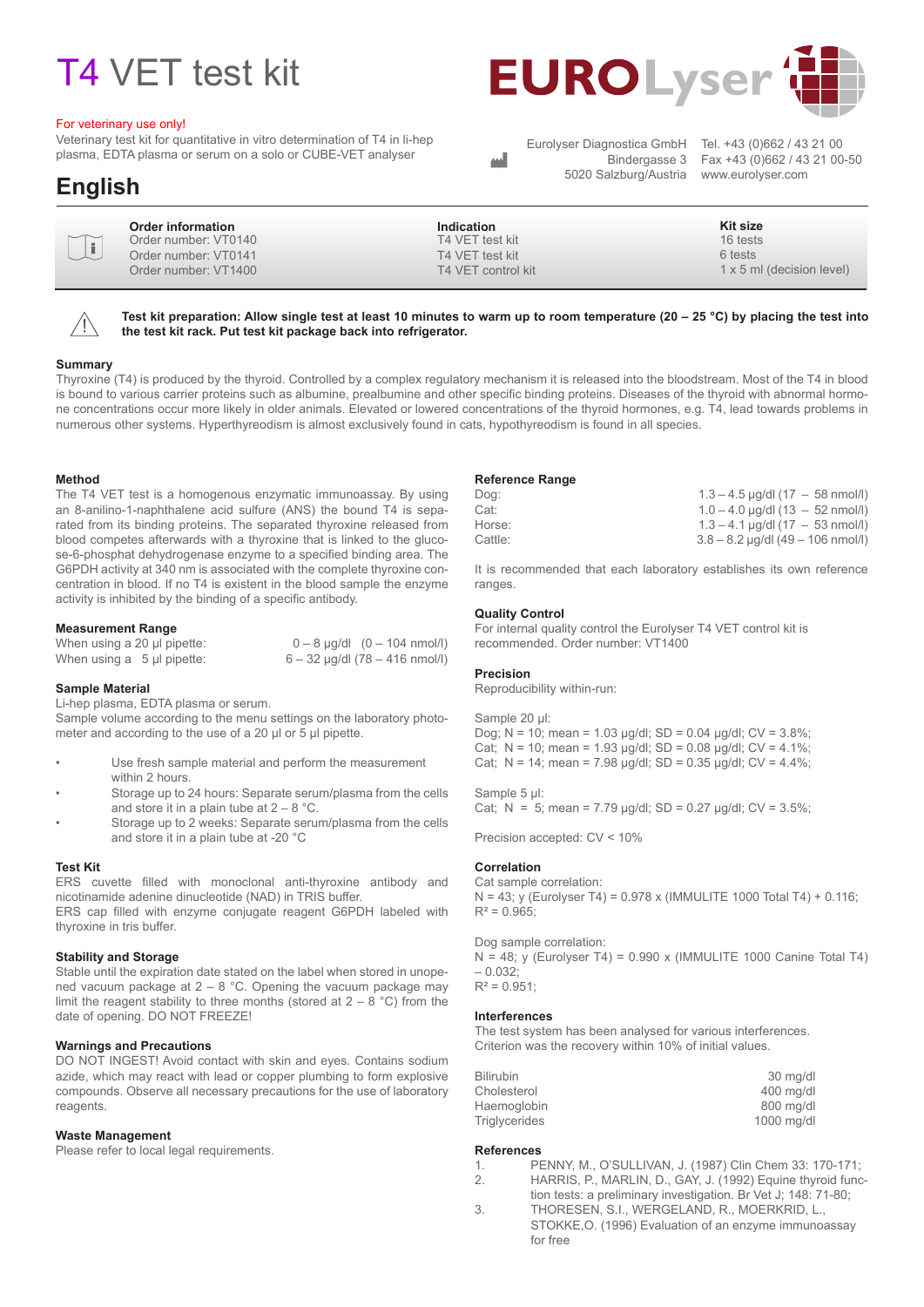# T4 VET Testkit

#### Nur für den Veterinärgebrauch!

Veterinär-Testkit für die quantitative In-vitro Bestimmung von T4 in Li-Hep Plasma, EDTA Plasma oder Serum am solo oder CUBE-VET Analyser.

Eurolyser Diagnostica GmbH Bindergasse 3 5020 Salzburg/Austria

**EUROLyser** 

Tel. +43 (0)662 / 43 21 00 Fax +43 (0)662 / 43 21 00-50 www.eurolyser.com

### **Deutsch**

| 1 x 5 ml (decision level) | $\textcircled{\textbf{I}}$ | <b>Bestellinformation</b> | <b>Bezeichnung</b> | Packungsgröße |
|---------------------------|----------------------------|---------------------------|--------------------|---------------|
| Bestellnummer: VT1400     |                            | Bestellnummer: VT0140     | T4 VET Testkit     | 16 Tests      |
| T4 VET Control Kit        |                            | Bestellnummer: VT0141     | T4 VET Testkit     | 6 Tests       |



**Vorbereitung des Testkits: Der Einzeltest muss min. 10 Minuten auf Raumtemperatur (20 – 25 °C) aufgewärmt werden. Geben Sie dazu den Test aus der Packung und setzen Sie ihn in das Testkit-Rack. Geben Sie die Testpackung zurück in den Kühlschrank.**

 $\Delta\Delta$ 

#### **Zusammenfassung**

Thyroxin (T4) wird in der Schilddrüse gebildet und über einen komplexen Regulationsmechanismus in die Blutbahn freigegeben. Das meiste T4 ist im Blut an verschiedene Trägerproteine wie Albumin, Präalbumin und anderen spezifischen Bindeproteinen gebunden. Erkrankungen der Schilddrüse mit abnormalen Hormonkonzentrationen treten vor allem bei älteren Tieren häufiger auf. Erhöhte bzw. erniedrigte Konzentrationen der Schilddrüsenhormone, wie zum Beispiel T4, führen zu Störungen zahlreicher anderer Organsysteme. Hyperthyreosen werden vor allem bei Katzen, Hypothyreosen werden bei allen Spezies beobachtet.

#### **Methode**

Beim T4 VET Test handelt es sich um einen homogenen Enzym Immunoassay. Mit Hilfe von 8-anilino-1-Naphthalin Schwefelsäure (ANS) wird das gebundene T4 von seinen natürlichen Bindeproteinen gelöst. Das so gelöste Thyroxin aus dem Blut kompetitiert anschließend mit einem Thyroxin, das an das Enzym Glucose-6-Phosphat Dehyrogenase gekoppelt ist, um eine spezifische Bindestelle. Die G6PDH Aktivität bei 340 nm ist dadurch mit der Gesamt-Thyroxin-Konzentration im Blut assoziiert. In Abwesenheit von T4 in der Blutprobe ist die Enzymaktivität durch die Bindung eines spezifischen Antikörpers inhibiert.

#### **Messbereich**

| Bei Verwendung der 20 µl Pipette: |  | $0 - 8$ µg/dl $(0 - 104$ nmol/l) |
|-----------------------------------|--|----------------------------------|
| Bei Verwendung der 5 µl Pipette:  |  | $6 - 32$ µg/dl (78 – 416 nmol/l) |

#### **Probenmaterial**

Li-Hep Plasma, EDTA Plasma oder Serum. Probenmenge entsprechend der Menüeinstellung am Analyser und Verwendung der 20 µl oder 5 µl Pipette.

- Frisches Probenmaterial benutzen und Messung innerhalb von 2 Stunden abarbeiten.
- Lagerung bis zu 24 Stunden: Serum/Plasma von den Zellen trennen und bei 2 – 8 °C in einem Glattrohr lagern.
- Lagerung bis zu 2 Wochen: Serum/Plasma von den Zellen trennen und bei -20 °C in einem Glattrohr lagern

#### **Testkit**

ERS Küvette befüllt mit monoklonalen anti-Thyroxin Antikörpern und Nicotinamid-Adenin-Dinukleotid (NAD) in TRIS Puffer.

ERS Kappe befüllt mit enzym-konjugierendem Reagenz G6PDH gekoppelt an Thyroxin in TRIS Puffer.

#### **Stabilität und Lagerung**

Stabil bis zum aufgedruckten Haltbarkeitsdatum, wenn in ungeöffneter Vakuumpackung bei 2 – 8 °C gelagert. Die Stabilität kann mit dem Öffnen der Vakuumpackung auf drei Monate ab Öffnungsdatum (bei 2 – 8 °C gelagert) limitiert werden. NICHT EINFRIEREN!

#### **Warnungen und Vorsichtsmaßnahmen**

NICHT VERSCHLUCKEN! Kontakt mit Haut und Augen vermeiden. Enthält Natriumazid, welches mit Blei- oder Kupferrohren reagieren und explosives Gemisch bilden kann. Beachten Sie die notwendigen Vorsichtsmaßnahmen für den Umgang mit Laborreagenzien.

#### **Entsorgung**

Bitte beachten Sie immer die lokalen gesetzlichen Vorschriften.

#### **Referenzbereich**

| Hund:  | $1,3 - 4,5$ µg/dl (17 - 58 nmol/l)  |
|--------|-------------------------------------|
| Katze: | $1,0 - 4,0$ µg/dl (13 - 52 nmol/l)  |
| Pferd: | $1,3 - 4,1$ µg/dl (17 - 53 nmol/l)  |
| Rind:  | $3,8 - 8,2$ µg/dl (49 - 106 nmol/l) |

Es wird empfohlen, dass jedes Labor seine eigenen Referenzbereiche definiert.

#### **Kontrollmaterial**

Zur internen Qualitätskontrolle sollte das Eurolyser T4 VET Control Kit verwendet werden. Bestellnummer: VT1400

#### **Präzision**

Reproduzierbarkeit "within-run":

Probe 20 µl:

Hund;  $N = 10$ ; mean = 1,03 µg/dl; SD = 0,04 µg/dl; CV = 3,8%; Katze;  $N = 10$ ; mean = 1,93 µg/dl; SD = 0,08 µg/dl; CV = 4,1%; Katze;  $N = 14$ ; mean = 7,98 µg/dl; SD = 0,35 µg/dl; CV = 4,4%;

#### Probe 5 µl:

Katze;  $N = 5$ ; mean = 7,79 µg/dl; SD = 0,27 µg/dl; CV = 3,5%;

Akzeptierte Präzision: CV < 10%

#### **Korrelation**

Katzen Probe Korrelation: N = 43; y (Eurolyser T4) = 0,978 x (IMMULITE 1000 Total T4) + 0,116;  $R^2 = 0.965$ ;

Hunde Probe Korrelation:

 $N = 48$ ; y (Eurolyser T4) = 0,990 x (IMMULITE 1000 Canine Total T4)  $-0.032$ ;

#### $R^2 = 0.951$ ;

#### **Interferenzen**

Das Testsystem wurde auf verschiedene Störsubstanzen analysiert. Ein akzeptables Ergebnis wurde definiert als Abweichung kleiner als 10% des Ausgangswertes.

| <b>Bilirubin</b> | 30 ma/dl     |
|------------------|--------------|
| Cholesterin      | $400$ ma/dl  |
| Hämoglobin       | 800 mg/dl    |
| Triglyzeride     | $1000$ ma/dl |

#### **Referenzen**

- 1. PENNY, M., O'SULLIVAN, J. (1987) Clin Chem 33: 170-171; 2. HARRIS, P., MARLIN, D., GAY, J. (1992) Equine thyroid func-
- tion tests: a preliminary investigation. Br Vet J; 148: 71-80; 3. THORESEN, S.I., WERGELAND, R., MOERKRID, L.,
- STOKKE,O. (1996) Evaluation of an enzyme immunoassay for free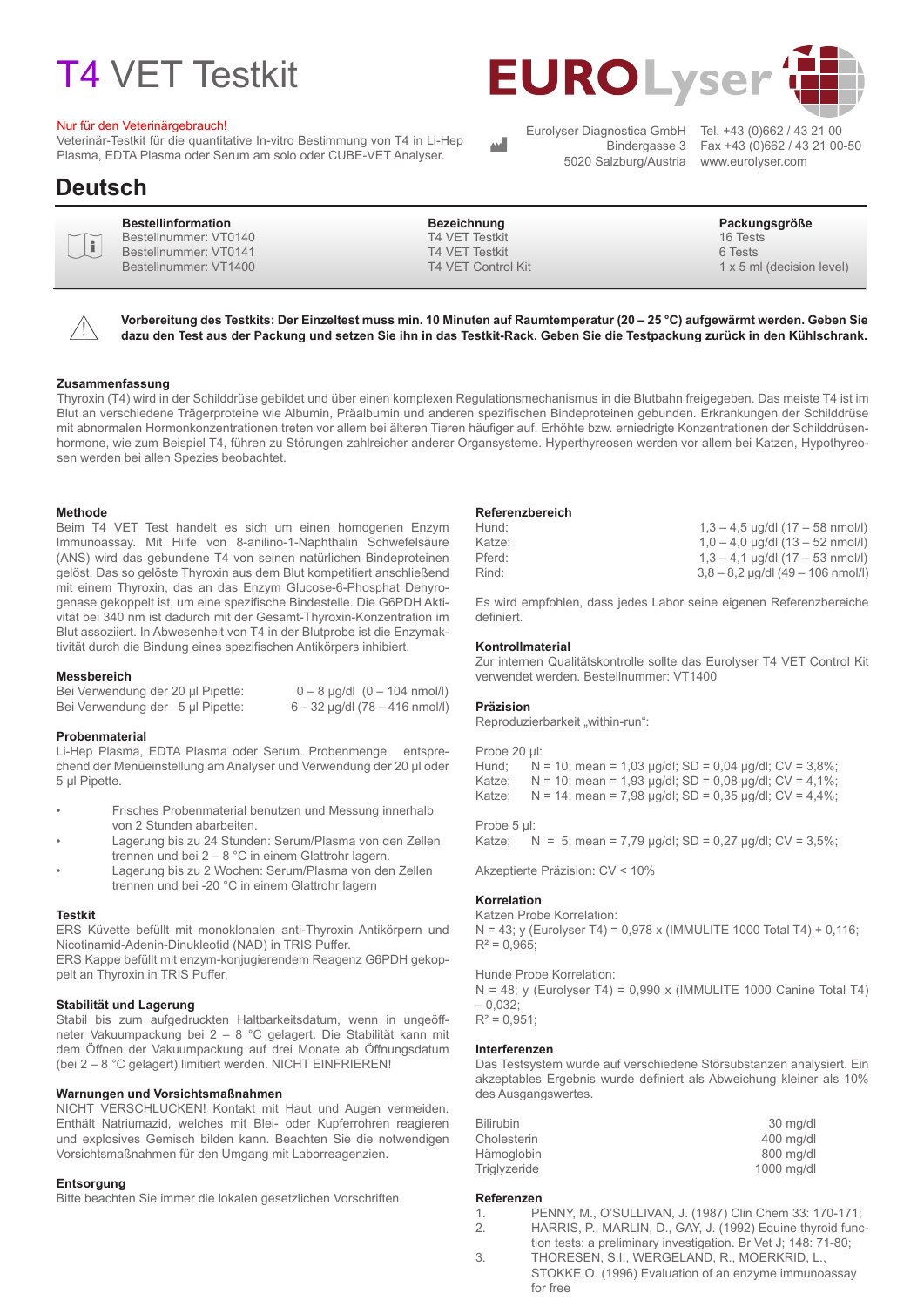## Durchführung eines T4 VET Tests Processing of a T4 VET test